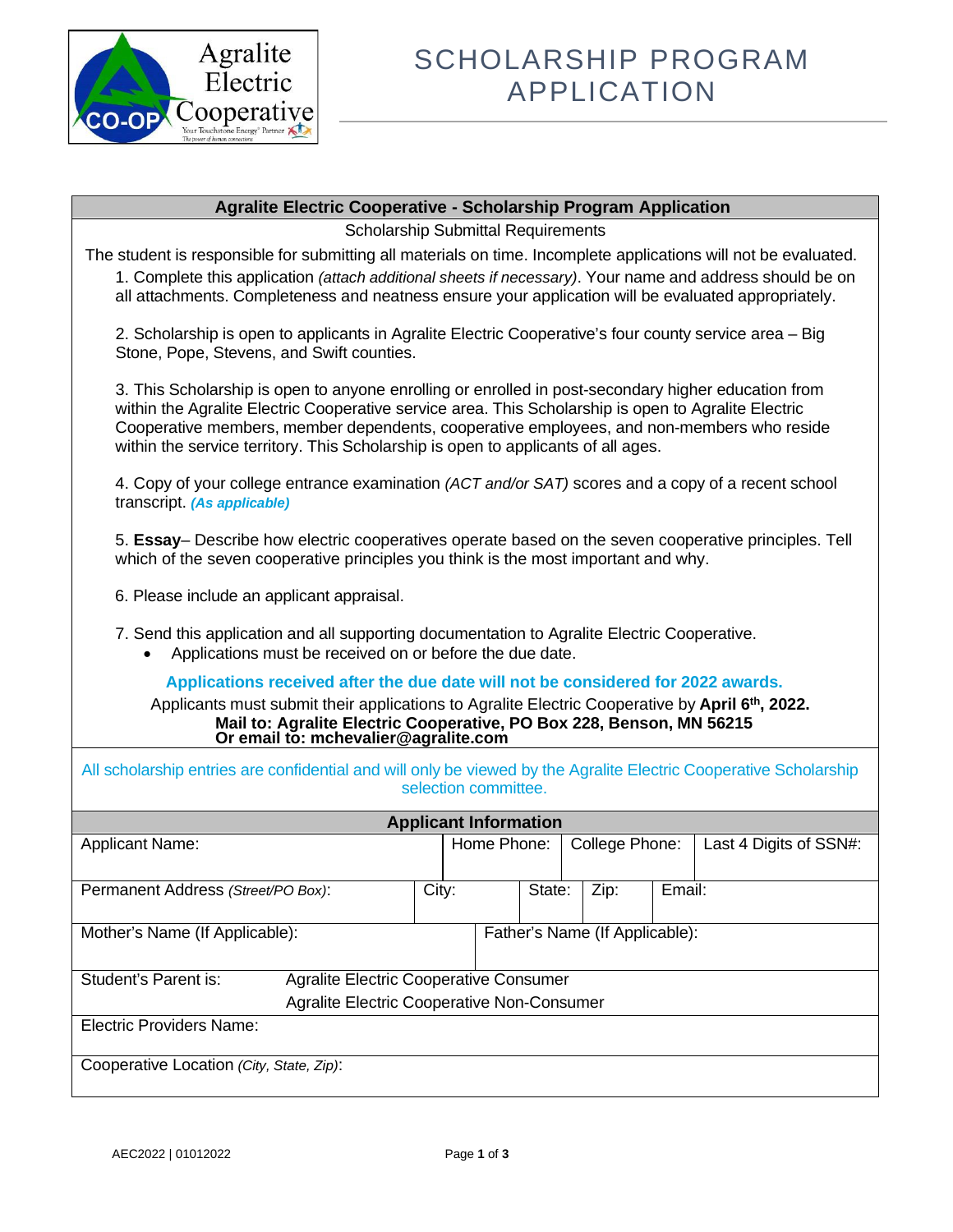School Name and Address:

Activities, achievements, and/or honors:

Sending a resume does not replace any part of this application. If space provided in any section is inadequate, you may continue on additional sheets. Attachments must follow the same format. **DO NOT** repeat information already reported on the application form. Your name, address, and name of this scholarship program should be included on all attachments.

| <b>Work Experience</b>                                                                                                                                                                                                                                               |                           |               |             |              |                 |               |                   |
|----------------------------------------------------------------------------------------------------------------------------------------------------------------------------------------------------------------------------------------------------------------------|---------------------------|---------------|-------------|--------------|-----------------|---------------|-------------------|
| Describe your work experience (e.g. food server, babysitting, lawn mowing, and office work). Indicate dates of                                                                                                                                                       |                           |               |             |              |                 |               |                   |
| employment for each job and approximate number of hours worked each week.                                                                                                                                                                                            |                           |               |             |              |                 |               |                   |
|                                                                                                                                                                                                                                                                      | Employer/Position         |               |             |              | From<br>(Mo/Yr) | To<br>(Mo/Yr) | Hours per<br>Week |
|                                                                                                                                                                                                                                                                      |                           |               |             |              |                 |               |                   |
|                                                                                                                                                                                                                                                                      |                           |               |             |              |                 |               |                   |
|                                                                                                                                                                                                                                                                      |                           |               |             |              |                 |               |                   |
|                                                                                                                                                                                                                                                                      |                           |               |             |              |                 |               |                   |
| <b>Goals and Aspirations</b>                                                                                                                                                                                                                                         |                           |               |             |              |                 |               |                   |
| Write a brief summary of your plans as they relate to your educational and career objectives and long-term<br>goals.                                                                                                                                                 |                           |               |             |              |                 |               |                   |
|                                                                                                                                                                                                                                                                      |                           |               |             |              |                 |               |                   |
|                                                                                                                                                                                                                                                                      |                           |               |             |              |                 |               |                   |
|                                                                                                                                                                                                                                                                      |                           |               |             |              |                 |               |                   |
| <b>Education</b>                                                                                                                                                                                                                                                     |                           |               |             |              |                 |               |                   |
| High School Students - must include a transcript and complete this section.<br>Students currently or previously enrolled in college or vocational-tech schools - must include college<br>transcripts of grades. Completion of ACT and/or SAT tests is not necessary. |                           |               |             |              |                 |               |                   |
| GPA:                                                                                                                                                                                                                                                                 |                           |               |             |              |                 |               |                   |
| <b>ACT Scores:</b>                                                                                                                                                                                                                                                   |                           |               |             |              |                 |               |                   |
| English:                                                                                                                                                                                                                                                             | Math: <b>Mathematic</b>   | Reading:      |             | Science:     |                 |               |                   |
| <b>SAT I Scores:</b>                                                                                                                                                                                                                                                 |                           |               |             |              |                 |               |                   |
| Verbal:                                                                                                                                                                                                                                                              | Math: $\_\_\_\_\_\_\_\_\$ |               |             |              |                 |               |                   |
|                                                                                                                                                                                                                                                                      |                           | <b>School</b> |             |              |                 |               |                   |
| Name and address of accredited school you plan to attend or are attending now:                                                                                                                                                                                       |                           |               |             |              |                 |               |                   |
| <b>Name</b>                                                                                                                                                                                                                                                          |                           |               | <b>City</b> | <b>State</b> |                 |               |                   |
|                                                                                                                                                                                                                                                                      |                           |               |             |              |                 |               |                   |
|                                                                                                                                                                                                                                                                      |                           |               |             |              |                 |               |                   |
| 2-Yr. Community or Junior College<br>Vocational-Technical School<br>4-Yr. College or University                                                                                                                                                                      |                           |               |             |              |                 |               |                   |
| Sophomore<br>What will your class status be this fall?<br>Freshman<br>Junior<br>Senior                                                                                                                                                                               |                           |               |             |              |                 |               |                   |
| Major Course of Study:<br>Minors:                                                                                                                                                                                                                                    |                           |               |             |              |                 |               |                   |